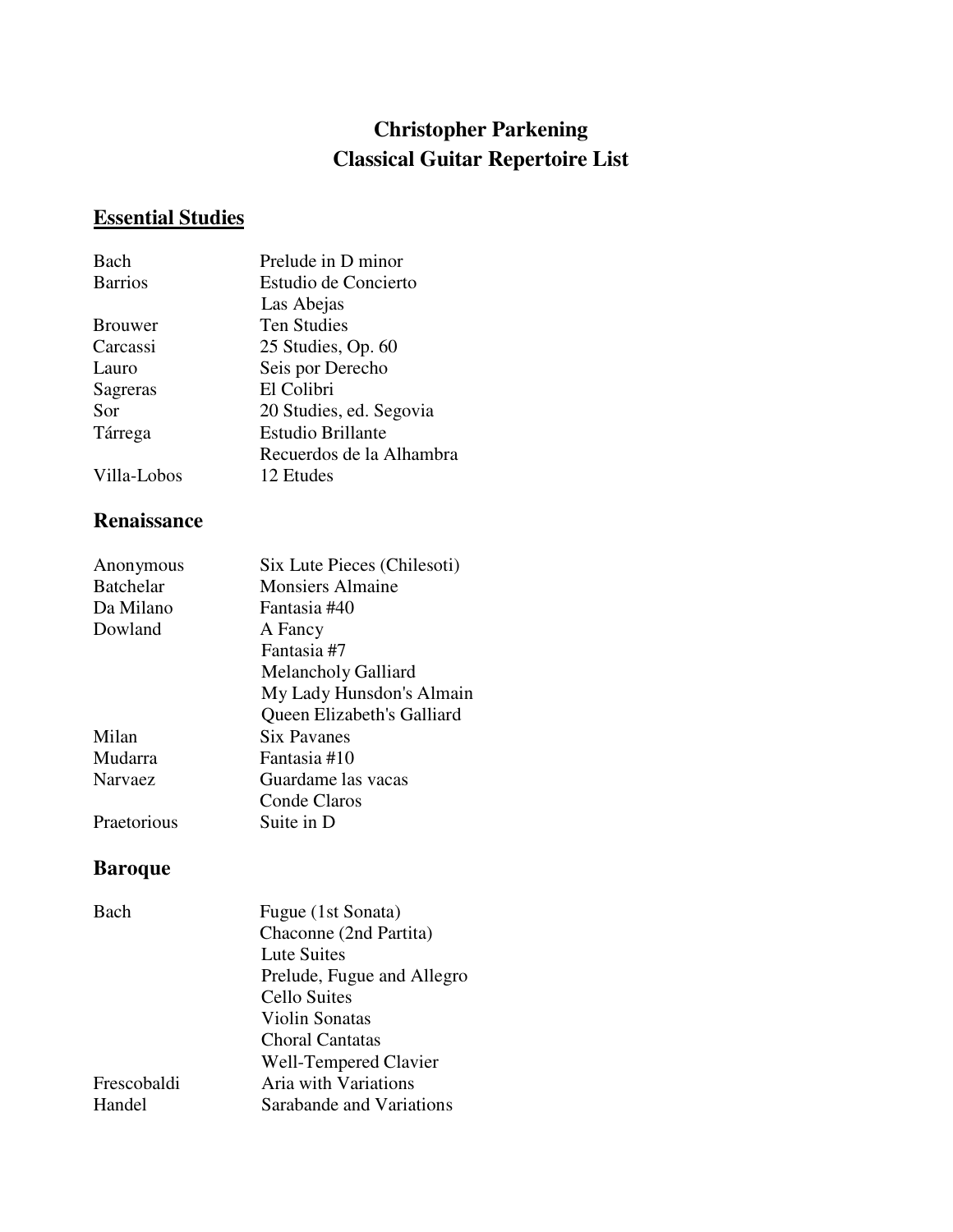| Logy      | Suite in A minor |
|-----------|------------------|
| Sanz      | Suite Española   |
| Scarlatti | Sonatas          |
| Weiss     | Lute Suites      |
| De Visee  | Suite in D minor |

# **Classical**

| Giuliani | <b>Grand Overture</b>           |
|----------|---------------------------------|
|          | Variations on a Theme of Handel |
| Paganini | Caprice #24                     |
| Sor      | Variations on a Theme of Mozart |
|          | Grand Solo, Op. 14              |
|          | Grand Sonata, Op. 22            |
|          |                                 |

## **Romantic**

| Albéniz        | Córdoba                         |
|----------------|---------------------------------|
|                | Cataluna                        |
|                | Granada                         |
|                | Leyenda                         |
|                | Rumores de la Caleta            |
|                | Sevilla                         |
|                | Torre Bermeja                   |
| <b>Barrios</b> | Julia Florida                   |
|                | La Catedral                     |
|                | Oración                         |
|                | Vals, Op. 8, No. 4              |
|                | Una Limosna por el Amor de Dios |
| Granados       | Danza Española #5               |
|                | La Maja de Goya                 |
|                | Villanesca                      |
| Debussy        | The Girl With the Flaxen Hair   |
| Poulenc        | Pastourelle                     |
|                | Sarabande                       |
| Ravel          | <b>Empress of the Pagodas</b>   |
|                | Pavane for a Dead Princess      |
|                | Pavane for a Sleeping Beauty    |
| Satie          | Three Gymnopedies               |
| Tárrega        | Capricho Arabe                  |
|                | Recuerdos de la Alhambra        |

# **Segovia Era**

| Duarte | <b>English Suite</b> |
|--------|----------------------|
| Mompou | Suite Compostelana   |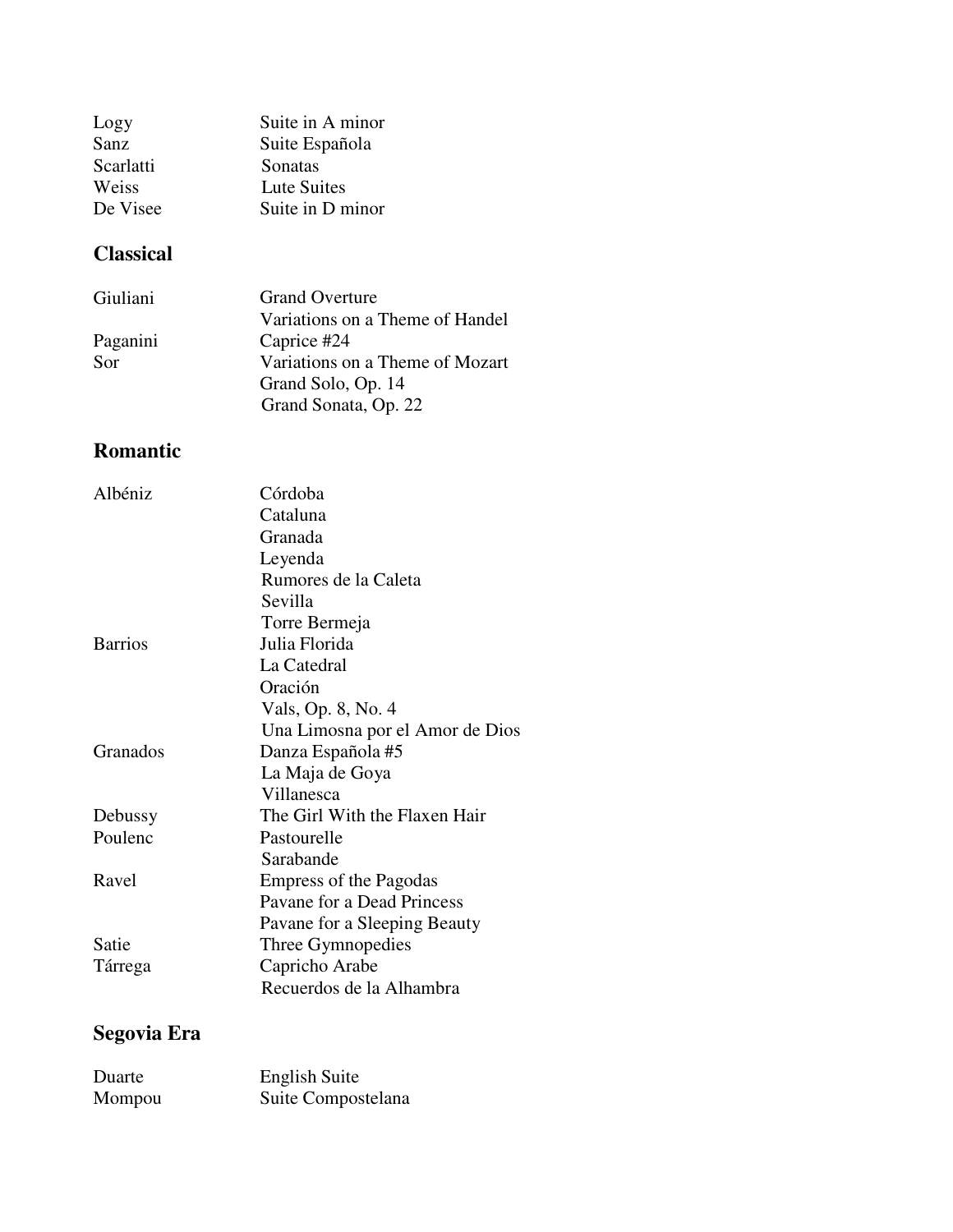| Ponce                       | Sonata Romantica                         |
|-----------------------------|------------------------------------------|
|                             | Suite in A minor                         |
| Tansman                     | Cavatina & Danza Pomposa                 |
|                             | Suite in Modo Polonico                   |
| Torroba                     | Castles of Spain                         |
|                             | Sonatina                                 |
| Castelnuovo-Tedesco Angelus |                                          |
|                             | Capriccio Diabolico (Homage to Paganini) |
|                             | La Arrulladora                           |
|                             | La Primavera                             |
|                             | Melancolia                               |
|                             | Platero                                  |
|                             | Tarantella                               |
| Lauro                       | <b>Venezuelan Waltzes</b>                |
| Ponce                       | Preambulo and Allegro Vivo               |
|                             | Preludio                                 |
|                             | <b>Six Preludes</b>                      |
| Rodrigo                     | Fandango                                 |
|                             | Sarabande Lointaine                      |
|                             | Canconeta                                |
| Sainz de la Maza            | Campanas del Alba                        |
| Segovia                     | Estudio sin Luz                          |
|                             | Remembranza                              |
| Torroba                     | Fandanguillo                             |
| Turina                      | Fandanguillo                             |
|                             | Soleares Rafaga                          |
|                             | Sevillana                                |
| Villa-Lobos                 | Choros #1                                |
|                             | <b>Five Preludes</b>                     |
|                             | Gavota-Choro                             |
|                             |                                          |
|                             |                                          |

## **Modern**

| Ballada de la Doncella Enamorada        |
|-----------------------------------------|
| Campo                                   |
| Koyunbaba                               |
| Adagio & Vivace (Sonata No. 1) Preludes |
| Boliviana                               |
| Cavatina                                |
| El Condor Pasa                          |
| Canción y Danza                         |
| Celtic Music Vol. 1                     |
| Epitaphios Cycle                        |
| <b>Five Bagatelles</b>                  |
| <b>Sakura Variations</b>                |
| Andecy                                  |
|                                         |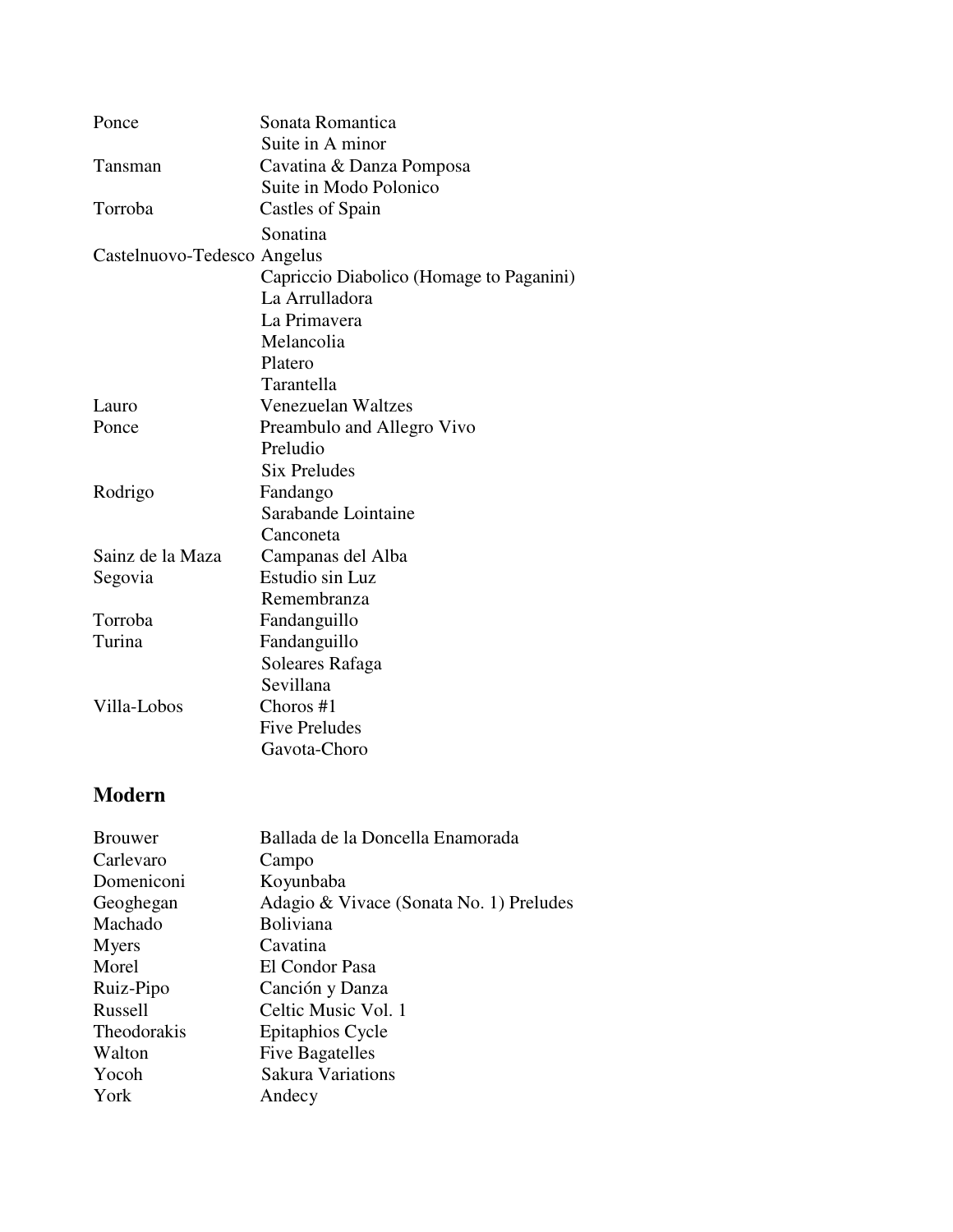Green Galliard Last Faire Jubilation

# **Ensemble**

### **Two Guitar**

| Anonymous           | Le Rossignol                                   |
|---------------------|------------------------------------------------|
|                     | <b>Drewries Accordes</b>                       |
|                     | Watkins Ale                                    |
|                     | La Volta                                       |
| Bach                | Sanctify us by Thy goodness (Cantata No.22)    |
|                     | Sleepers Awake (Cantata No.140)                |
| Castelnuovo-Tedesco | Prelude and Fugue No. 4 in E.                  |
| De Falla            | Spanish Dance No. 1 (La Vida Breve)            |
|                     | The Miller's Dance (El Sombrero de tres picos) |
|                     | Song of the Will-o'-the-Wisp (El Amor brujo)   |
| Faure               | Berceuse (Dolly Suite)                         |
| Granados            | Intermezzo (Goyescas)                          |
| Halffter            | Danza de la pastora                            |
|                     | Danza de la gitana                             |
| Mozart              | Laudate Dominum                                |
| Ponce               | Prelude (in the Baroque Style)                 |
| Rodrigo             | De los Alamos vengo, madre                     |
| Séverac             | An Old Music Box                               |
| Telemann            | Canon                                          |
| Traditional         | El Paño moruno                                 |
| Villa-Lobos         | Terzinha de Jesús (Ciranda No. 1)              |
| York                | <b>Evening Dance</b>                           |
| Young               | Hymn of Christian Joy                          |
| Zipoli              | Offertorio                                     |

#### **Voice & Guitar**

| Almeida         | Caçador                                |
|-----------------|----------------------------------------|
| Anchieta        | Con amores, la mi Madre                |
| Bach-Gounod     | Ave Maria                              |
| <b>Barroso</b>  | Para niñar                             |
| <b>Billings</b> | Methinks I see an Heav'nly Host        |
| Copland         | At the River                           |
|                 | Ching-a-ring Chaw                      |
| Dawson          | Ain't that Good News!                  |
| Dowland         | Come again! Sweet love doth now invite |
|                 | What if I never speed?                 |
|                 | Fine knacks for ladies                 |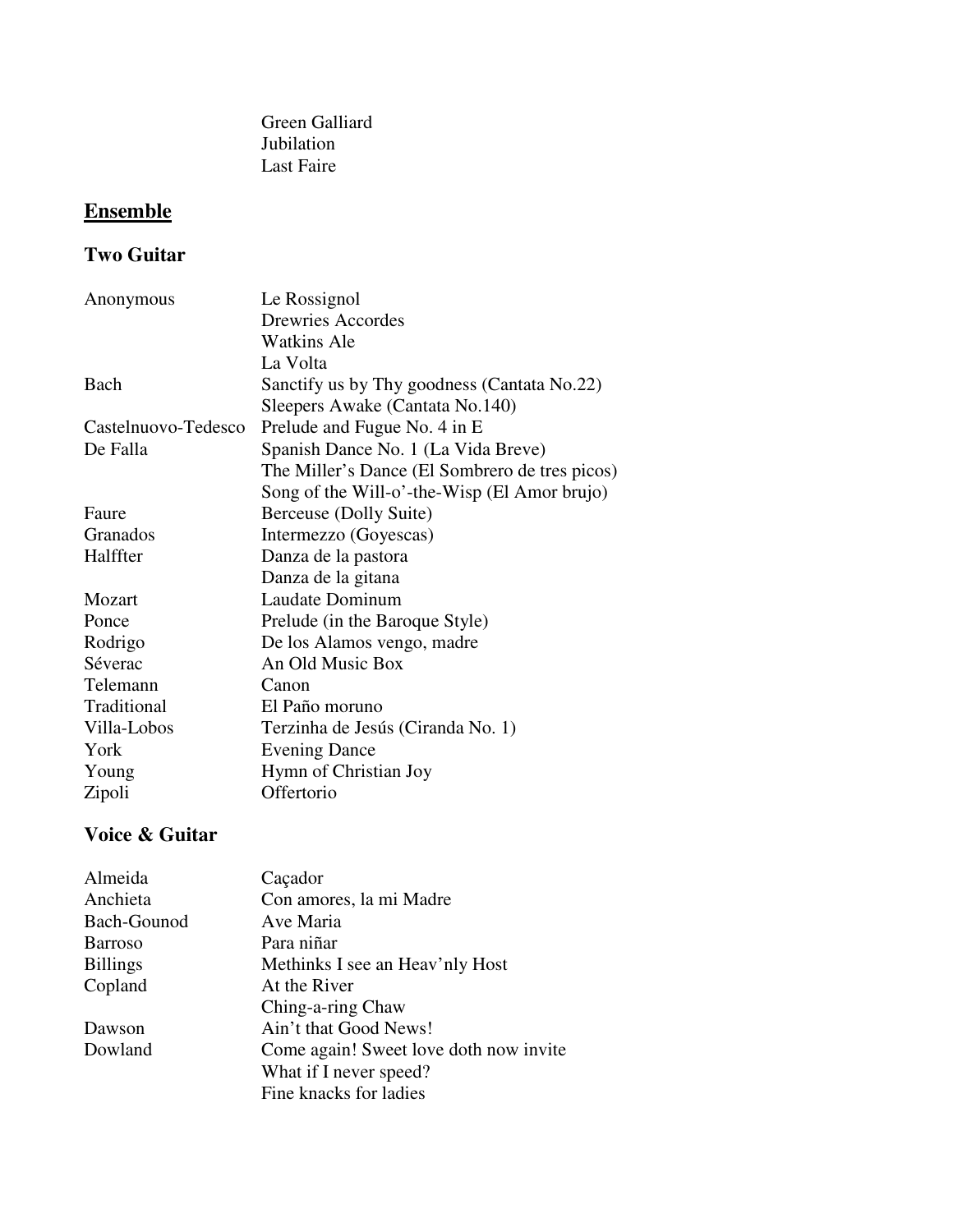| De Falla      | <b>Siete Canciones Populares</b>          |
|---------------|-------------------------------------------|
| Granados      | La Maja de Goya (Coleccion de Tonadillas) |
| Gruber & Mohr | Silent Night                              |
| Gustavino     | La Rosa y El Sauce                        |
| Hairston      | Ain't That-a Rockin' All Night            |
|               | Mary and Her Baby Chile                   |
|               | O, Mary and the Baby, Sweet Lamb          |
|               | O Mary, Where is Your Baby?               |
| Henrique      | Boi-Bumbá                                 |
| Johnson       | Ain't Got Time to Die                     |
|               | Ride On, King Jesus!                      |
| Lowry & Green | Mary, Did You Know?                       |
| MacGimsey     | Sweet Little Jesus Boy                    |
| <b>Niles</b>  | Carol of the Birds                        |
|               | I Wonder as I Wander                      |
| Ovalle        | Azulão                                    |
| Pantoja       | Ciranda Bambolé                           |
|               | Lamento                                   |
| Traditional   | Dormi, Jesu                               |
|               | El desembre congelat                      |
|               | El Noi de la Mare                         |
|               | Granadinas                                |
|               | He's Got the Whole World in His Hands     |
|               | Infant Holy, Infant Lowly                 |
|               | Jesus, the Light of the World             |
|               | Lord, I Couldn't Hear Nobody Pray         |
|               | Mary Had a Baby                           |
|               | Quittez, pasteurs                         |
|               | Sometimes I Feel Like a Motherless Child  |
|               | Suo Gan                                   |
|               | The Virgin Mary Had a Baby Boy            |
|               | The Water is Wide                         |
| Torre         | Pampano Verde                             |
| Villa-Lobos   | Aria (Bachianas brasileiras No. 5)        |
|               | Modinha                                   |
| Yon           | Gesù Bambino                              |

#### **Flute (or Violin) and Guitar**

Ibert Entr'acte

### **Chamber Orchestra or String Quartet**

| Boccherini | Grave & Fandango    |
|------------|---------------------|
| Vivaldi    | Concerto in C, D, A |